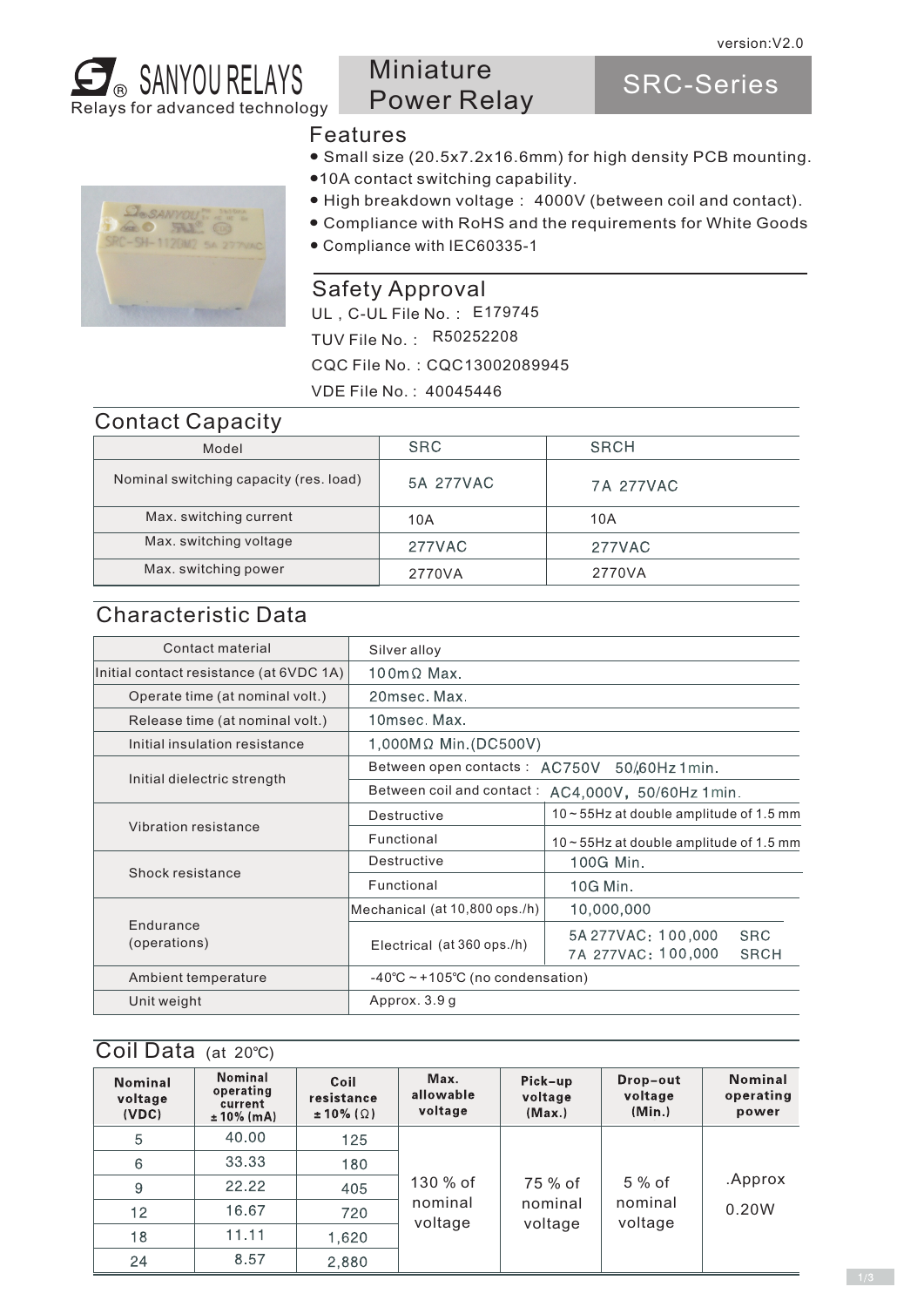## Coil Data (at 20℃)

| Nominal<br>voltage<br>(VDC) | <b>Nominal</b><br>operating<br>current<br>$± 10\%$ (mA) | Coil<br>resistance<br>$\pm 10\%$ ( $\Omega$ ) | Max.<br>allowable<br>voltage | Pick-up<br>voltage<br>(Max.) | Drop-out<br>voltage<br>(Min.) | <b>Nominal</b><br>operating<br>power |
|-----------------------------|---------------------------------------------------------|-----------------------------------------------|------------------------------|------------------------------|-------------------------------|--------------------------------------|
| 5                           | 72.00                                                   | 69                                            |                              |                              |                               |                                      |
| 6                           | 60.00                                                   | 100                                           |                              |                              |                               |                                      |
| 9                           | 40.00                                                   | 225                                           | 130 % of                     | 75 % of                      | $5%$ of                       | .Approx<br>0.36W                     |
| 12                          | 30.00                                                   | 400                                           | nominal<br>voltage           | nominal                      | nominal                       |                                      |
| 18                          | 20.00                                                   | 900                                           |                              | voltage                      | voltage                       |                                      |
| 24                          | 15.00                                                   | 1,600                                         |                              |                              |                               |                                      |

## Safety Approval Ratings

(Note:More detail of approval ratings,please refer to the safety certification)

| Approval            | CQC            |  | UL/CUL                      |                                                                                          | <b>TUV</b>                                       |                    | <b>VDE</b>                 |  |                             |
|---------------------|----------------|--|-----------------------------|------------------------------------------------------------------------------------------|--------------------------------------------------|--------------------|----------------------------|--|-----------------------------|
| File No.            | CQC13002089945 |  | E179745                     |                                                                                          | R50252208                                        |                    | 40045446                   |  |                             |
| Approved<br>ratings | <b>SRC</b>     |  | 5A 277VAC<br>SRCH 7A 277VAC | <b>SRC</b><br>5A 277VAC, Resistive<br><b>SRCH</b><br>7A 277VAC, Resistive<br>TV-3 120VAC | 5A 277VAC, General Use<br>7A 277VAC, General Use | <b>SRC</b><br>SRCH | 5A 277VAC SRC<br>7A 277VAC |  | 5A 277VAC<br>SRCH 7A 277VAC |

# Ordering Information